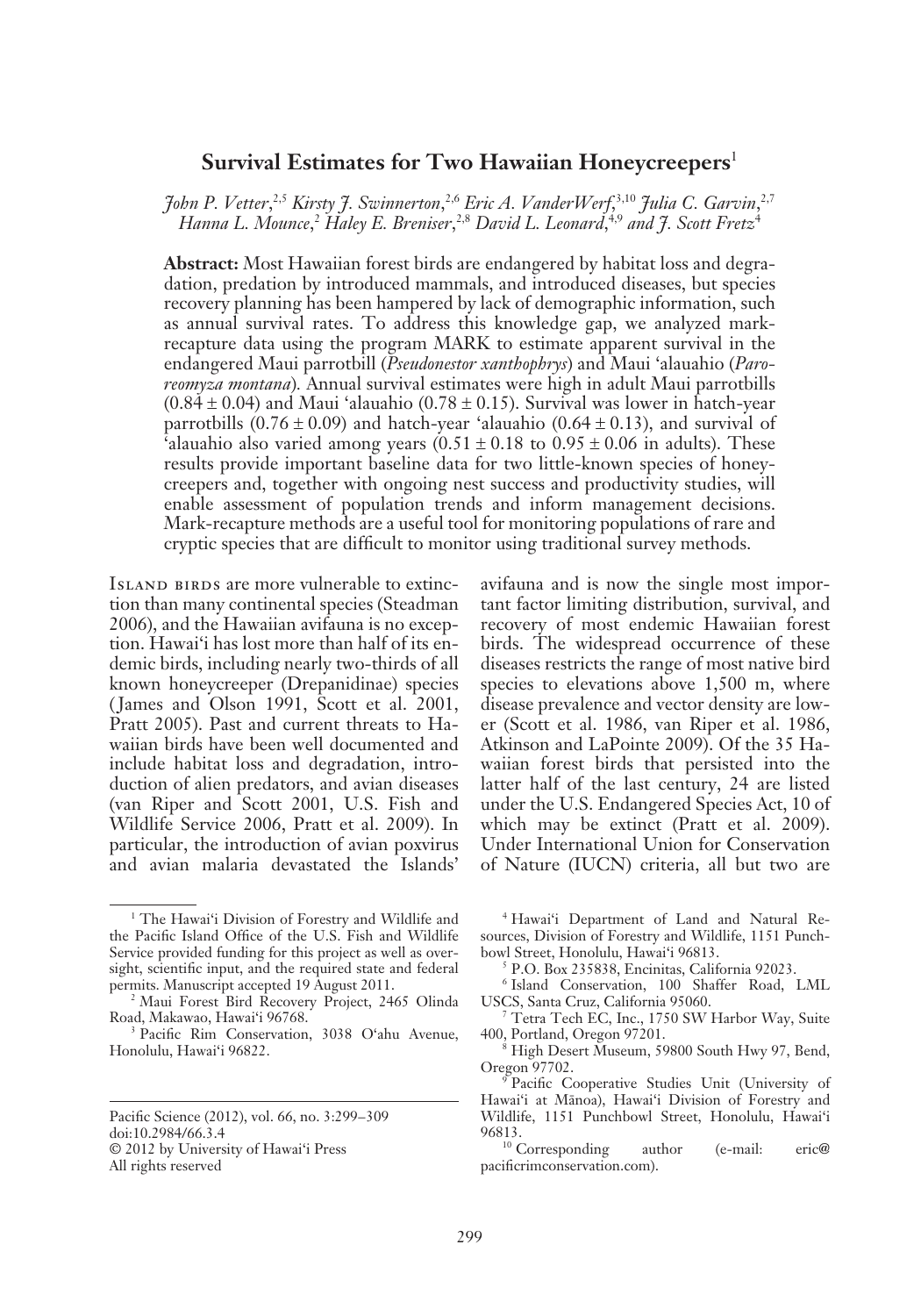considered at least vulnerable, with five endangered, 14 critically endangered, four extinct, and one extinct in the wild (IUCN 2010).

Most monitoring efforts of Hawaiian bird populations rely on variable circular plot ( VCP) surveys, which were initiated in 1976 (Scott et al. 1986) and from which baseline population estimates and densities have been determined (Camp et al. 2009*b*). However, this survey method is relatively ineffective for monitoring population changes in rare and cryptic species, and intensive demographic studies have been recommended as an alternative (Thompson 2002, MacKenzie et al. 2004, U.S. Fish and Wildlife Service 2006). Demographic data can be used to estimate and predict population growth rates and are necessary components of population viability analyses (Armstrong and Ewen 2002, Nicoll et al. 2003, VanderWerf 2009). In long-lived bird species, adult survival is often the most important factor determining population growth (Saether and Bakke 2000, Clark and Martin 2007).

The Maui parrotbill (*Pseudonestor xanthophrys*) and Maui 'alauahio (*Paroreomyza montana*) are long-lived, insectivorous honeycreepers endemic to the Hawaiian island of Maui. They are mostly sympatric, occurring only in high-elevation forests on Haleakalä Volcano (Simon et al. 1997, Baker and Baker 2000). The Maui parrotbill is listed as endangered under the U.S. Endangered Species Act (U.S. Fish and Wildlife Service 2006) and by the state of Hawai'i, and under IUCN criteria the parrotbill is considered critically endangered. Although the 'alauahio is not listed under the Endangered Species Act, it is considered endangered by the IUCN (IUCN 2010). Population size of the Maui parrotbill was estimated at  $502 \pm 116$  SE birds in 1980 (Scott et al. 1986), with a mean density of 17.2 ± 4.16 SE birds/km2 (Camp et al. 2009*a*). Subsequent analysis of VCP data from 1992 to 1996 and 1997 to 2001 resulted in mean density estimates of  $17.0 \pm 4.24$  SE and  $11.8 \pm 2.55$  SE birds/km<sup>2</sup>, respectively (Camp) et al. 2009*a*). Population size of the Maui 'alauahio was estimated at  $34,839 \pm 2,723$  SE birds in 1980 (Scott et al. 1986), with a mean

density of  $731 \pm 64$  SE birds/km<sup>2</sup> (Camp et al. 2009*a*). Analysis of VCP data from 1992 to 1996 and 1997 to 2001 resulted in mean density estimates of  $1,483 \pm 76$  SE birds/km<sup>2</sup> and  $1,167 \pm 73$  birds/km<sup>2</sup>, respectively. The recent estimates may be indicative of an increasing population (Camp et al. 2009*a*) or could be attributable to differing seasonality during surveys or improved analytical techniques. There is some evidence that ranges of both species have contracted at the lower-elevation boundaries since 1980 (Baker and Baker 2000, Camp et al. 2009*a*). Within Hanawï Natural Area Reserve at the core of their ranges, the density of parrotbills was 40 birds/ $km^2$ (Scott et al. 1986, Simon et al. 2002), and 'alauahio densities were as high as 1,480  $birds/km<sup>2</sup> (Simon et al. 2002).$ 

The Maui parrotbill lays a single-egg clutch and juveniles are dependent on their parents for as long as 17 months (Simon et al. 1997; Maui Forest Bird Recovery Project, unpubl. data). In contrast, the Maui 'alauahio lives in small family groups of two to six individuals. They are mostly monogamous, produce a two-egg clutch, and the fledglings have a shorter dependent period (2–3 months) but may remain with the family group for up to 20 months (Baker and Baker 2000). Here we provide survival estimates for both species using mark-recapture analysis, and we review these survival estimates in terms of the species' respective life-history strategies.

#### materials and methods

### *Study Area*

Our study occurred at four sites in the 3,035 ha Hanawï Natural Area Reserve (20° 45′ N,  $156^{\circ}$  08' W) (Figure 1). This state reserve, established in 1986, supports some of the most intact native forest remaining in Hawai'i and encompasses the core range of both focal species. Fencing of the upper portion of the reserve (~800 ha) was completed in 1996, and ungulates were eradicated by 1997 (Vander-Werf et al. 2003). The study sites (Frisbee Meadows, Po'ouli Camp, State Camp, and Greensword Bog) were located in the ungulate-free area between 1,500 m and 2,100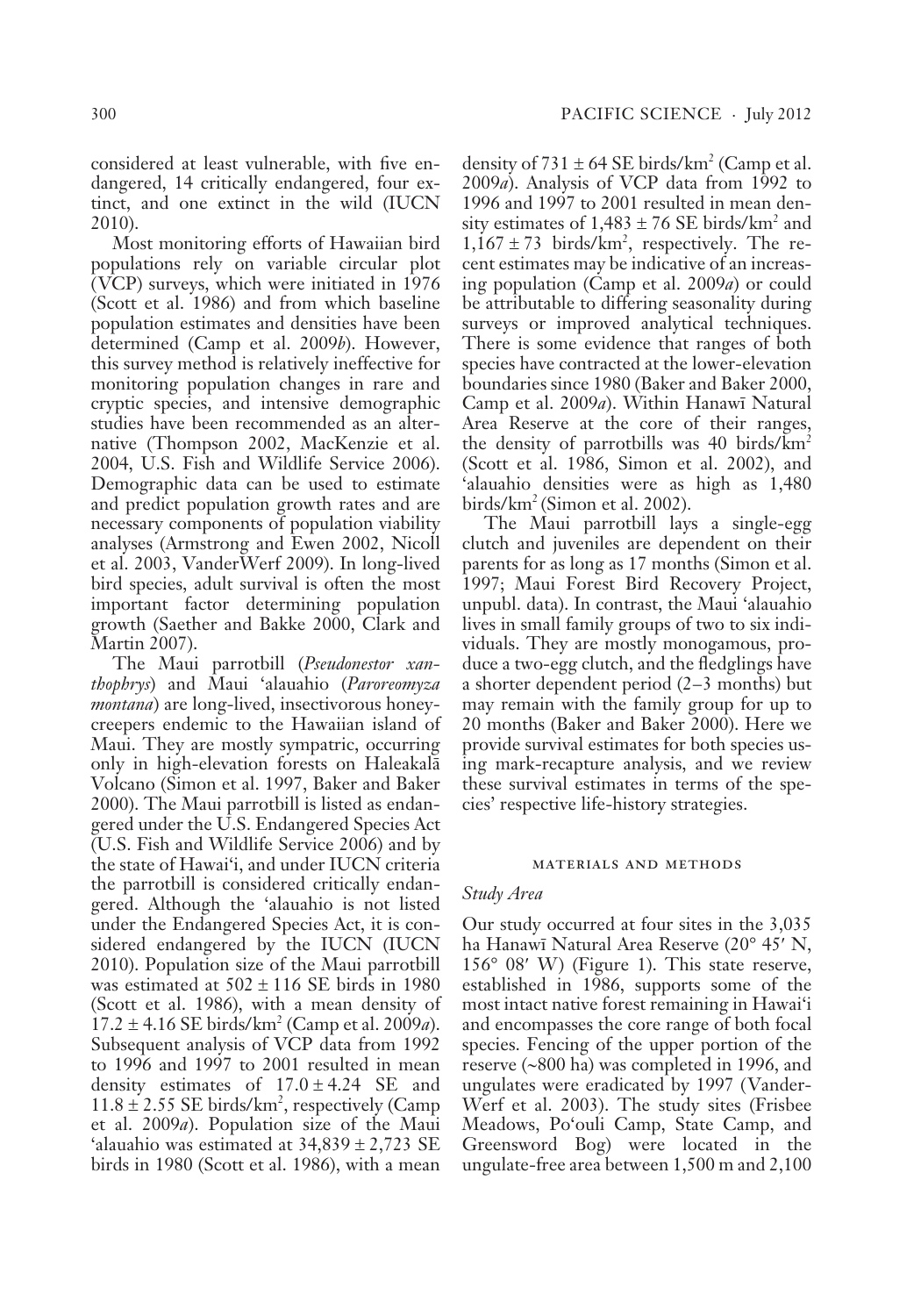m elevation (Figure 1) and ranged in size from 48 ha (State Camp) to 74 ha (Frisbee Meadows). The habitat consists primarily of wet montane forest dominated by 'öhi'a (*Metrosideros polymorpha*)*,* with mesic 'öhi'a forest, subalpine scrub, and subalpine grassland at higher elevations (Jacobi 1989). Annual rainfall across the area averages 5 m (Giambelluca et al. 1986), but a gradient of decreasing rainfall from northeast to southwest results in variation in canopy height and cover among the sites (Crausbay and Hotchkiss 2010). Po'ouli Camp and Frisbee Meadows also have higher Maui parrotbill densities than State Camp and Greensword Bog (Scott et al. 1986, Pratt et al. 2001).

## *Study Species*

The Maui parrotbill currently is restricted to 50 km2 of montane rain forest on windward

(northeastern) East Maui. However, historical observations and subfossils indicate that parrotbills once occurred in koa (*Acacia koa*) and mixed 'öhi'a-koa forests across the islands of Maui and Moloka'i (James et al. 1987, James and Olson 1991, Simon et al. 1997). Almost all of those habitats have been lost, and the current distribution of the species is likely an artifact of the lack of low-elevation forests with low disease prevalence and vector densities (van Riper et al. 1986, Scott et al. 2001, Atkinson and LaPointe 2009).

Maui parrotbills forage on shrubs and trees for invertebrates, using their large, parrot-like bill to excavate prey. This specialized foraging behavior may partly explain the long juvenile dependency (Lockwood et al. 1994, Simon et al. 1997). Breeding pairs inhabit welldefined all-purpose territories of roughly 9 ha year-round and for successive breeding seasons (Simon et al. 1997). Males defend these



Figure 1. Location of four study areas within Hanawï Natural Area Reserve, Maui, Hawai'i.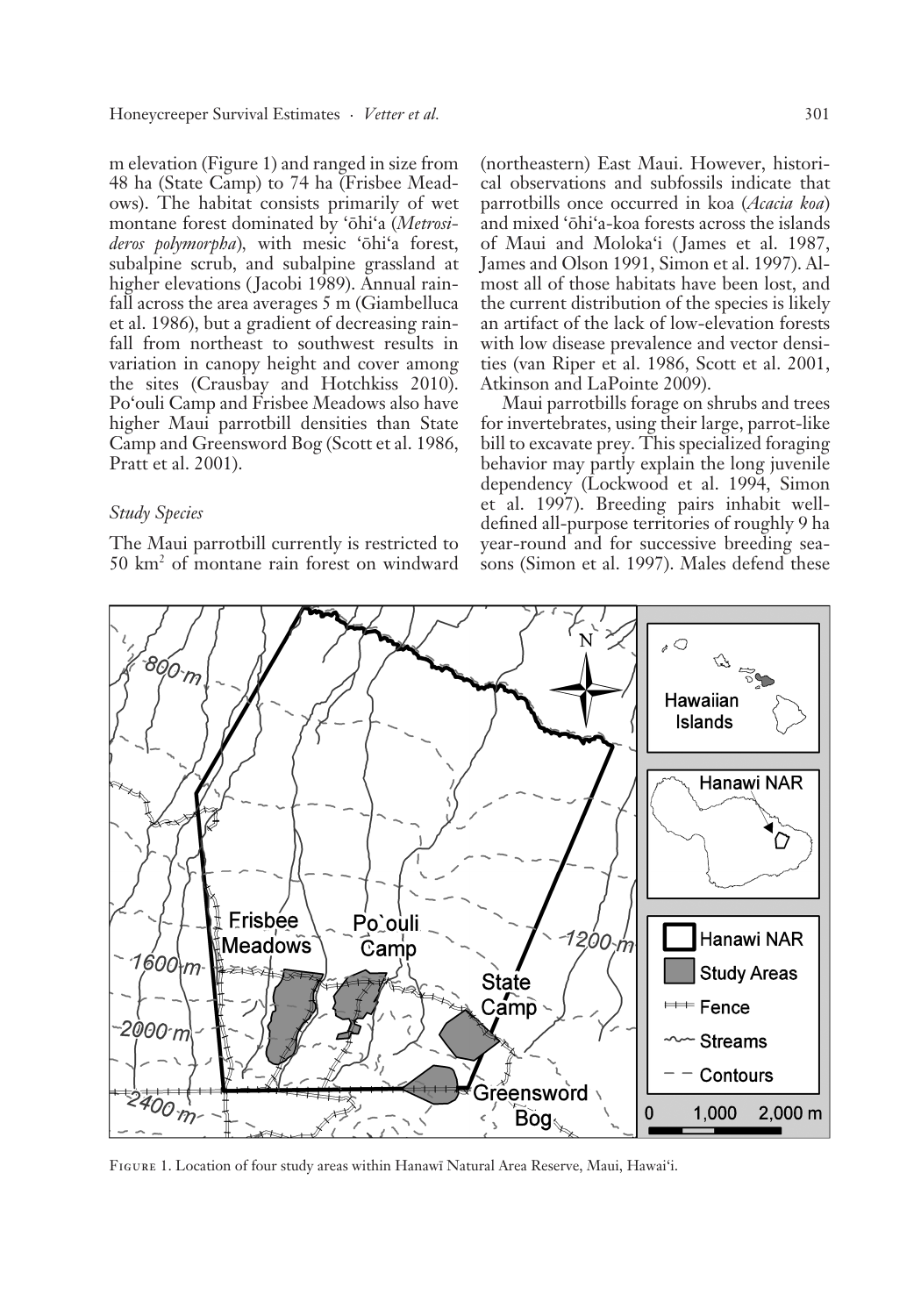territories from conspecifics, which leads to low population density, even within suitable habitat. Age at first breeding is unknown, but no second-year birds have been observed nesting nor in breeding condition. Maximum age in the wild is at least 16 yr based on resights of color-banded birds (Maui Forest Bird Recovery Project, unpubl. data).

The Maui 'alauahio is mostly sympatric with the Maui parrotbill, but it occurs over a slightly wider elevational range and in one additional population on the leeward side of East Maui (Baker and Baker 2000, Pratt et al. 2009). Maui 'alauahio primarily glean invertebrates from foliage and may opportunistically forage on substrate recently excavated by parrotbills (Baker and Baker 2000). Maui 'alauahio live in family groups that defend 1- to 2-ha territories from conspecifics, and offspring from previous broods sometimes help to raise siblings (Baker and Baker 2000). Breeding is usually delayed until the third year, and maximum age in the wild is at least 14 yr based on resights of color-banded birds (Maui Forest Bird Recovery Project, unpubl. data).

## *Data Collection*

Mark-recapture studies began in 1994 at Frisbee Meadows and continued until 1997; they were not resumed until 2006 (Berlin et al. 2001, Pratt et al. 2001, Simon et al. 2000, 2002). Similar studies commenced in 1996 at State Camp and Greensword Bog and in 1998 at Po'ouli Camp. Mist-netting and resight effort in those study areas has continued since, with some annual variation in effort within and among sites (see Table 1). Individuals were captured in mist nets and banded with a unique combination of a U.S. Fish and Wildlife Service numbered steel (parrotbills) or aluminum ('alauahio) band and three plastic colored leg bands. Playback was used to increase capture rates, particularly for parrotbills. Parrotbills were sexed and age was determined using plumage and morphometric criteria (Berlin et al. 2001). Juvenile 'alauahio were distinguished from adults by plumage, but determining age for birds after hatch year was difficult because of delayed plumage maturation (Baker and Baker 2000). Definitive sexing of adult and juvenile Maui 'alauahio was not possible due to incomplete knowledge about age-specific plumage and morphometric differences.

## *Data Analysis*

We used standard Cormack-Jolly-Seber models of captures and subsequent live encounters in program MARK (version 5.1 [White and Burnham 1999]) to estimate apparent annual survival (Φ) and encounter probability  $(\rho)$  of Maui parrotbills and Maui 'alauahio based on capture, recapture, and resight data from 1994 to 2007. Populations of both species were open because the fate of birds was unknown, so values reported represent apparent survival. We created an encounter history for each bird using the year of initial capture and all recaptures and resights in subsequent years. This study encompassed a period of 14 yr, but some years had to be excluded for each species due to low effort. For Maui parrotbills, 2001 was excluded because there was insufficient resighting effort, and this interval was set to 2 yr, yielding 13 sampling occasions. For Maui 'alauahio, 1994–1999 were excluded, resulting in eight sampling occasions.

Maui parrotbills were grouped by sex and age (juvenile or adult). Maui 'alauahio were grouped by age only (juvenile or adult) because sex could not be reliably determined in all birds. We used a two age-class structure to code for juveniles (hatch-year birds less than 1 yr old) and adults (second-year birds and older) because second-year birds were difficult to distinguish from adults. Model notation followed Lebreton et al. (1992), in which subscripts indicate whether parameters differed among groups (e.g., *ϕ*sex) or time periods  $(\varphi_t)$  or were constant, indicated by a dot  $(\varphi)$ . For both species, we started with the simplest model in which survival and encounter probability were constant across all groups and time periods, and then added factors of age, sex (for Maui parrotbills), and time.

A goodness-of-fit test using the median  $\hat{c}$ approach in MARK was performed on global models for Maui parrotbills and Maui 'alauahio to determine if the model adequately fit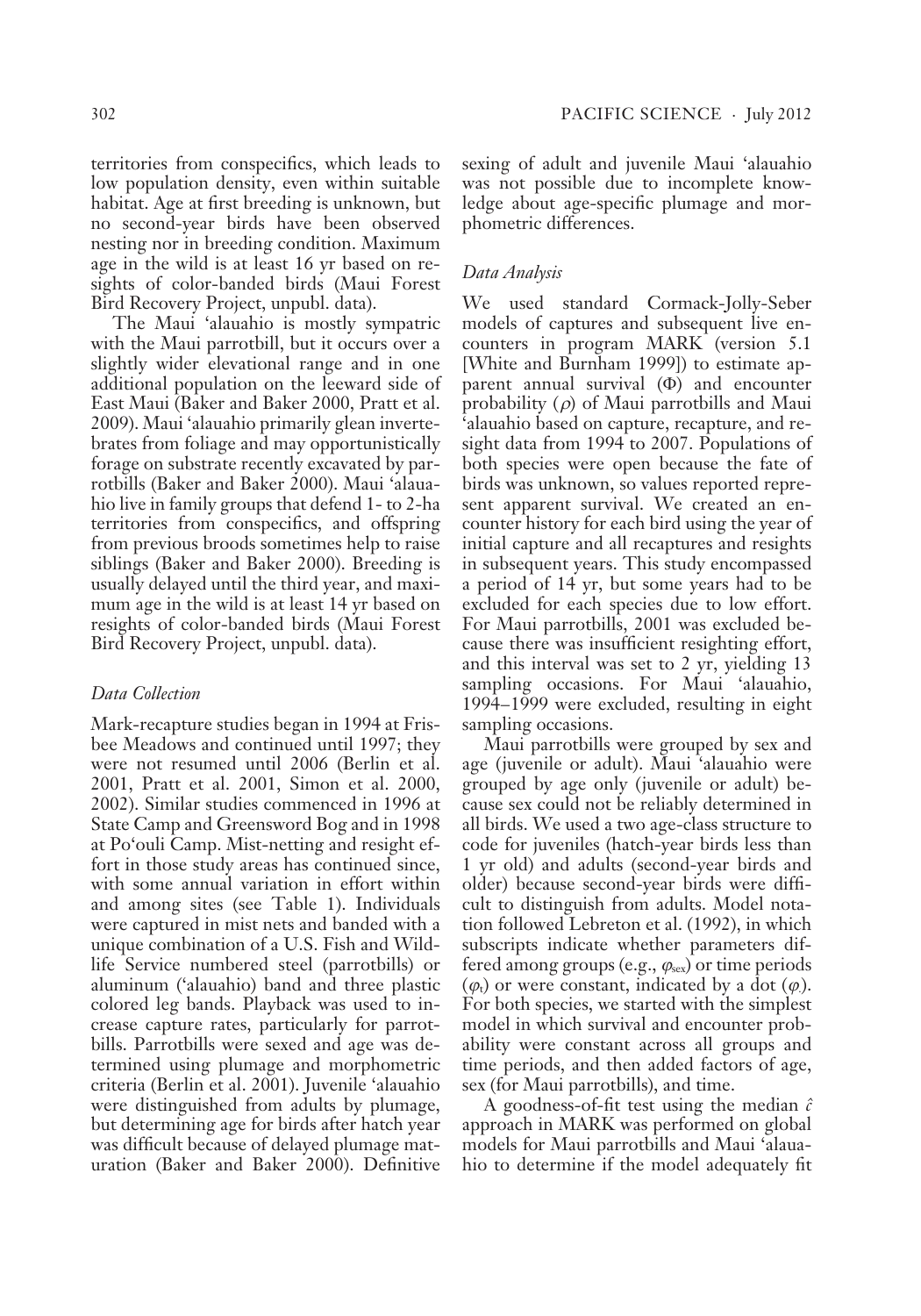the data and if assumptions underlying analyses were reasonable (Cooch and White 2011). Values of  $\hat{c}$  (1.12  $\pm$  0.05 and 1.48  $\pm$  0.03 for Maui parrotbills and Maui alauahio, respectively) indicated that both data sets were slightly overdispersed, so *cˆ* was adjusted to the estimated values. The fit of models was compared with Akaike's Information Criterion corrected for small sample size using the quasi-likelihood adjustment (QAIC<sub>c</sub>), as calculated by Program MARK. The model with the lowest QAIC<sub>c</sub> value was considered to have the best fit, but models with  $QAIC_c$  values that differed ( $\triangle QAIC_c$ ) by  $\leq 2$  also were considered to have a reasonable fit (Burnham and Anderson 2002). Normalized  $QAIC<sub>c</sub>$ weights were used as a measure of each model's relative likelihood.

#### **RESULTS**

A total of 103 Maui parrotbills (51 males and 52 females) banded in the four study areas from 1994 to 2007 was included in analyses, including seven hatch-year birds. An average of 16 birds was captured, recaptured, or resighted each year, and the number of individuals banded and encountered varied among years (Table 1). Of 209 annual Maui parrotbill encounters, 205 were based on resights and five were based only on recaptures. In the best-fit model, encounter probability differed among years but apparent survival was constant among years (Table 2, Model 1). A

model including an effect of sex on encounter probability (Table 2, Model 2) had only slightly worse fit ( $\triangle$ QAIC<sub>c</sub> = 0.63). **Encoder**probability of females was 5%–15% higher each year than that of males. A model including an effect of age on survival (Model 3) also had a reasonable fit ( $\triangle QAIC_c = 1.68$ ) and indicated that survival of juveniles  $(0.76 \pm 0.09)$ was lower than that of adults  $(0.84 \pm 0.04)$ . Addition of other factors resulted in significantly worse fit, indicating that encounter probability was not affected by age (Model 4)

TABLE 1

Numbers of Maui Parrotbills and Maui 'Alauahio Banded/Resighted per Year

| Year  | Maui Parrotbills | Maui 'Alauahio" |
|-------|------------------|-----------------|
| 1994  | 9/0              |                 |
| 1995  | 11/7             |                 |
| 1996  | 12/12            |                 |
| 1997  | 12/14            |                 |
| 1998  | 12/9             |                 |
| 1999  | 0/13             |                 |
| 2000  | 2/4              | 14/2            |
| 2001  | 0/0              | 11/8            |
| 2002  | 8/4              | 47/14           |
| 2003  | 11/9             | 37/43           |
| 2004  | 7/12             | 29/42           |
| 2005  | 0/6              | 1/17            |
| 2006  | 3/7              | 2/19            |
| 2007  | 16/8             | 27/11           |
| Total | 103              | 179             |
|       |                  |                 |

*a* Monitoring of 'alauahio did not begin until 2000, but 11 birds banded in previous years were resighted from 2000 to 2007.

| m, | ۰. |  |  |
|----|----|--|--|
|    |    |  |  |

Models Used to Investigate Survival (Φ) and Encounter Probability ( *ρ*) of Maui Parrotbills

| No. | Model                                                                     | $\triangle$ OAIC <sub>c</sub> | QAIC <sub>c</sub> Weight | No. Parameters | Deviance |
|-----|---------------------------------------------------------------------------|-------------------------------|--------------------------|----------------|----------|
|     | $\Phi_{\cdot} \rho_{\rm t}$                                               |                               | 0.35                     |                | 166.57   |
| 2   | $\Phi_{\rho_{\text{sex}+t}}$                                              | 0.63                          | 0.26                     | 14             | 164.90   |
| 3   | $\Phi_{\text{age}}\rho_{\text{t}}$                                        | 1.68                          | 0.15                     | 14             | 165.95   |
| 4   | $\Phi_{.}\rho_{\text{age}+\text{t}}$                                      | 2.21                          | 0.12                     | 14             | 166.49   |
| 5   | $\Phi_{\text{sex}}\rho_{\text{t}}$                                        | 2.27                          | 0.11                     | 14             | 166.54   |
| 6   | $\Phi_{\text{age} + \text{sex} + t}$ $\rho_{\text{age} + \text{sex} + t}$ | 8.61                          | < 0.01                   | 28             | 138.06   |
|     | $\Phi_{t}\rho_{t}$                                                        | 9.80                          | < 0.00                   | 23             | 152.29   |
| 8   | $\Phi$ . $\rho$                                                           | 66.15                         | < 0.00                   |                | 256.52   |

*Note:* Subscripts indicate whether parameters differed among groups (e.g.,  $\varphi_{\text{sc}}$ ) or time periods ( $\varphi$ ) or were constant ( $\varphi$ ). Overdispersion or  $\hat{c}$  was adjusted to 1.12 based on estimation from the global model (\*). ΔQAIC<sub>c</sub> is the difference from the best (lowest AIC<sub>c</sub>) model. QAIC<sub>c</sub> weight is the relative likelihood of each model.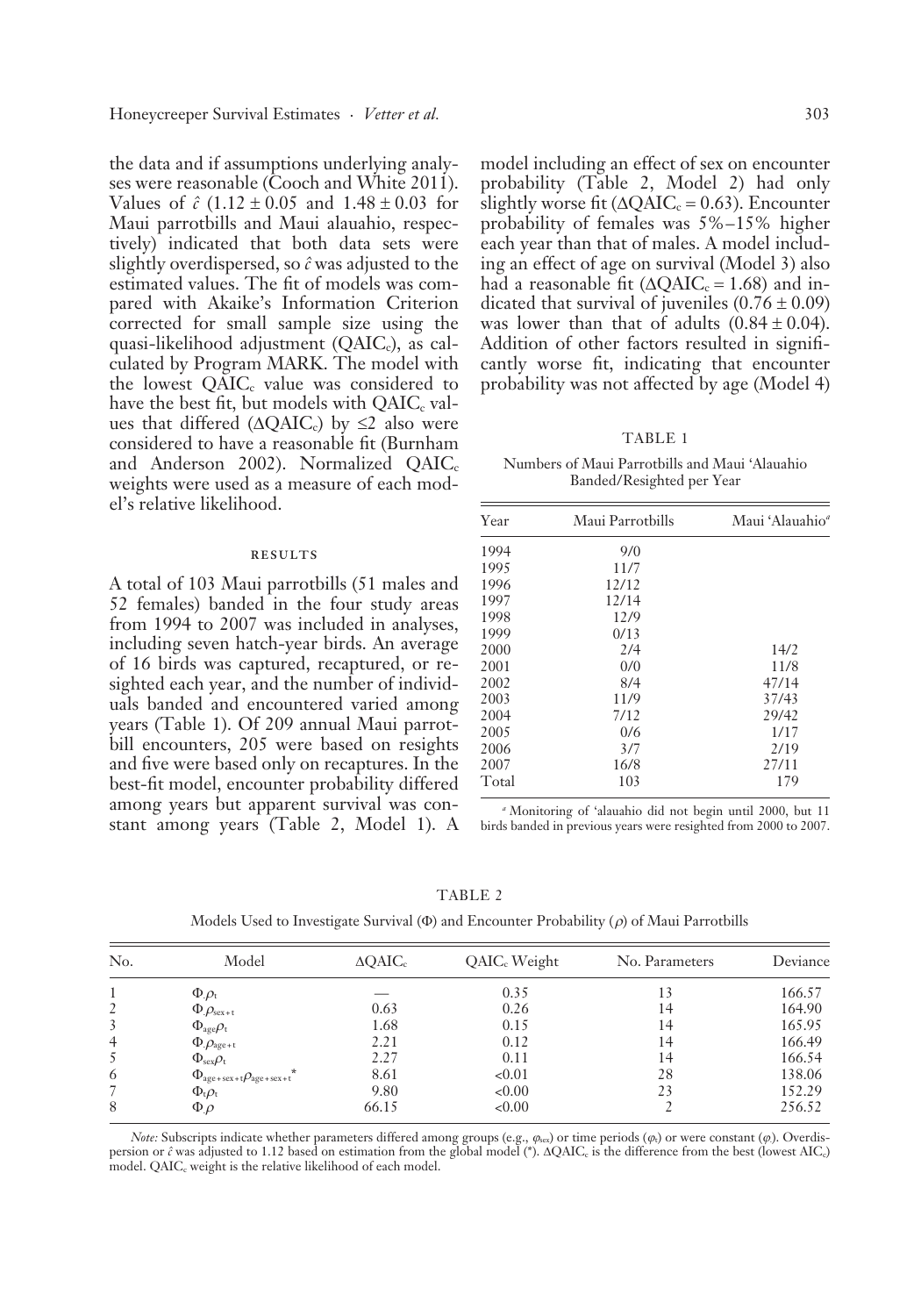| No. | Model                                                  | $\triangle$ QAIC <sub>c</sub> | QAIC <sub>c</sub> Weight | No. Parameters | Deviance |
|-----|--------------------------------------------------------|-------------------------------|--------------------------|----------------|----------|
|     | $\Phi_{t}\rho$                                         |                               | 0.35                     |                | 82.00    |
| 2   | $\Phi_{\rm t}\rho_{\rm age}$                           | 0.03                          | 0.35                     |                | 79.89    |
| 3   | $\Phi_{\text{age}+\text{t}}\rho$                       | 0.90                          | 0.23                     |                | 80.77    |
| 4   | $\Phi_{t}\rho_{t}$                                     | 5.60                          | 0.02                     |                | 76.78    |
|     | $\Phi_{\text{age}+\text{t}}\rho_{\text{age}+\text{t}}$ | 6.11                          | 0.02                     |                | 72.85    |
| 6   | $\Phi \rho$                                            | 8.11                          | 0.01                     |                | 102.59   |

TABLE 3

Models Used to Investigate Survival (Φ) and Encounter Probability ( *ρ*) of Maui 'Alauahio

*Note:* Overdispersion or  $\hat{c}$  was adjusted to 1.48 based on estimation from the global model (\*). ΔQAIC<sub>c</sub> is the difference from the best (lowest  $AIC_c$ ) model. QAI $C_c$  weight is the relative likelihood of each model.

and that survival did not differ between the sexes (Model 5). Although survival did not appear to differ among years, small sample sizes in some years may have hindered estimation of annual variation (Table 1).

A total of 179 Maui 'alauahio banded or resighted from 1994 to 2007 was included in analyses, of which 17 were hatch-year birds. An average of 41 birds was captured, recaptured, or resighted each year (Table 1). Of 322 annual Maui 'alauahio encounters, 318 were based on resights and four were based only on recaptures. The top three models had similar fit and included effects of year and age on survival and an effect of age on encounter probability (Table 3). Survival was lower in hatch-year birds (mean  $\Phi = 0.64 \pm$ 0.13) than in adults (mean  $\Phi = 0.78 \pm 0.15$ ) and also varied among years (Figure 2) (range:  $0.51 \pm 0.18$  to  $0.95 \pm 0.06$  in adults,  $0.32 \pm 0.06$  $0.07$  to  $0.89 \pm 0.09$  in hatch-year birds). Resight probability was higher in hatch-year birds (0.71  $\pm$  0.06) than in adults (0.41  $\pm$  0.20) and was constant among years.

#### discussion

Estimates of annual survival in the Maui parrotbill and Maui 'alauahio were high and were consistent with our general knowledge of their life histories. Both species exhibit a lifehistory pattern typical of tropical, south temperate, and island species, characterized by long life span, low fecundity, and delayed maturation (Martin 1996, Murray 2001). Our estimate of survival in adult Maui parrotbills (0.84) is among the highest recorded in Hawaiian forest birds and may compensate for their exceptionally low fecundity. The closest living relative of the Maui parrotbill, the 'akiapölä'au (*Hemignathus munroi*) from Hawai'i Island, has a similar life-history pattern, a one-egg clutch, and high annual survival (0.71) (Ralph and Fancy 1996). Our Maui 'alauahio survival estimate (0.78) is slightly lower than estimates for the Maui parrotbill, Hawai'i 'elepaio (*Chasiempis sandwichensis,*  0.87 in males, 0.81 in females [VanderWerf 2008]), and O'ahu 'elepaio (*Chasiempis ibidis,* 0.86 in males, 0.82 in females [VanderWerf 2009) but comparable with other ecologically similar Hawaiian honeycreepers such as the Hawai'i creeper (*Oreomystis mana,* 0.73) and Hawai'i 'äkepa (*Loxops coccineus,* 0.70 [Ralph and Fancy 1994*a*) and higher than estimates for other Hawaiian forest birds including 'i'iwi ( *Vestiaria coccinea,* 0.55 [Ralph and Fancy 1995]), 'öma'o (*Myadestes obscurus,* 0.66 [Ralph and Fancy 1994*b*]), and palila (*Loxioides bailleui,* 0.63 [Lindsey et al. 1995]).

Estimates of juvenile survival in Maui parrotbills and Maui 'alauahio were notably higher than estimates of juvenile survival in other Hawaiian forest birds (0.09 in 'i'iwi, 0.13 in 'apapane, *Himatione sanguinea* [Ralph and Fancy 1995]; 0.36 in palila [Lindsey et al. 1995]; 0.33 in Hawai'i 'elepaio [VanderWerf  $2008$ ]), which may be partly due to the small sample sizes in the study reported here. Estimates of juvenile survival reported in this study may also be biased high because survival was monitored from age at banding and thus did not account for mortality between fledging and banding. During concurrent Maui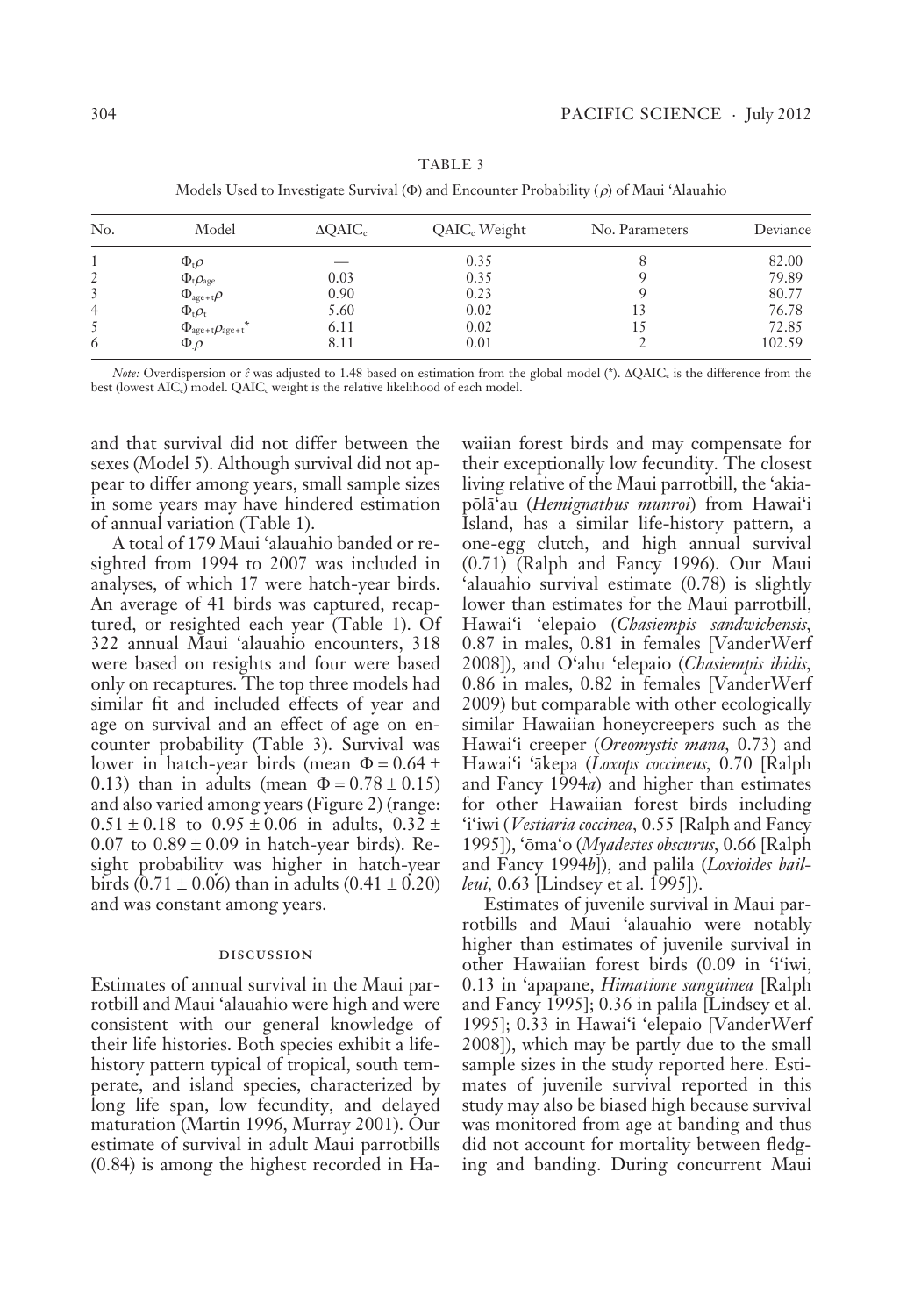

Figure 2. Variation in Maui 'alauahio survival estimates with age and year (Table 3, Model 3). Error bars indicate SE.

parrotbill nest studies, several fledglings disappeared at an age considered too young to be independent (and before banding).

The similarity of survival estimates in male and female Maui parrotbills is noteworthy because female birds generally do not survive as long as males due to higher costs of reproduction and higher predation rates while on nests (Bennett and Owens 2002). Survival has been found to be lower in females than males in several species of endangered Hawaiian birds, leading to skewed sex ratios and declining populations (Lindsey et al. 1995, VanderWerf et al. 2001). In the O'ahu 'elepaio, predation of females on nests by alien black rats led to a higher survival rate of males, but survival of females and nest success increased after rats were controlled ( VanderWerf and Smith 2002, VanderWerf 2009). Predation on eggs, chicks, and adult Hawaiian forest birds by rats is well known (Atkinson 1977, Baker and

Baker 2000, VanderWerf 2009), but high survival of both male and female parrotbills suggests that nest predation by rats is not a serious threat to this species in Hanawï, perhaps because rats were controlled at some sites during this study (Malcolm et al. 2008). In contrast, Maui 'alauahio nests are generally more accessible than those of Maui parrotbills and could have suffered more frequent rat predation, which might partly account for their slightly higher adult mortality. Improved methods of distinguishing the sexes in Maui 'alauahio are needed to examine sexspecific survival and severity of the threat posed by rat predation.

Encounter probability varied among years in Maui parrotbills, reflecting variable search effort and the difficulty in detecting species like parrotbills that occur at low density. In contrast, encounter probability of Maui 'alauahio was constant among years despite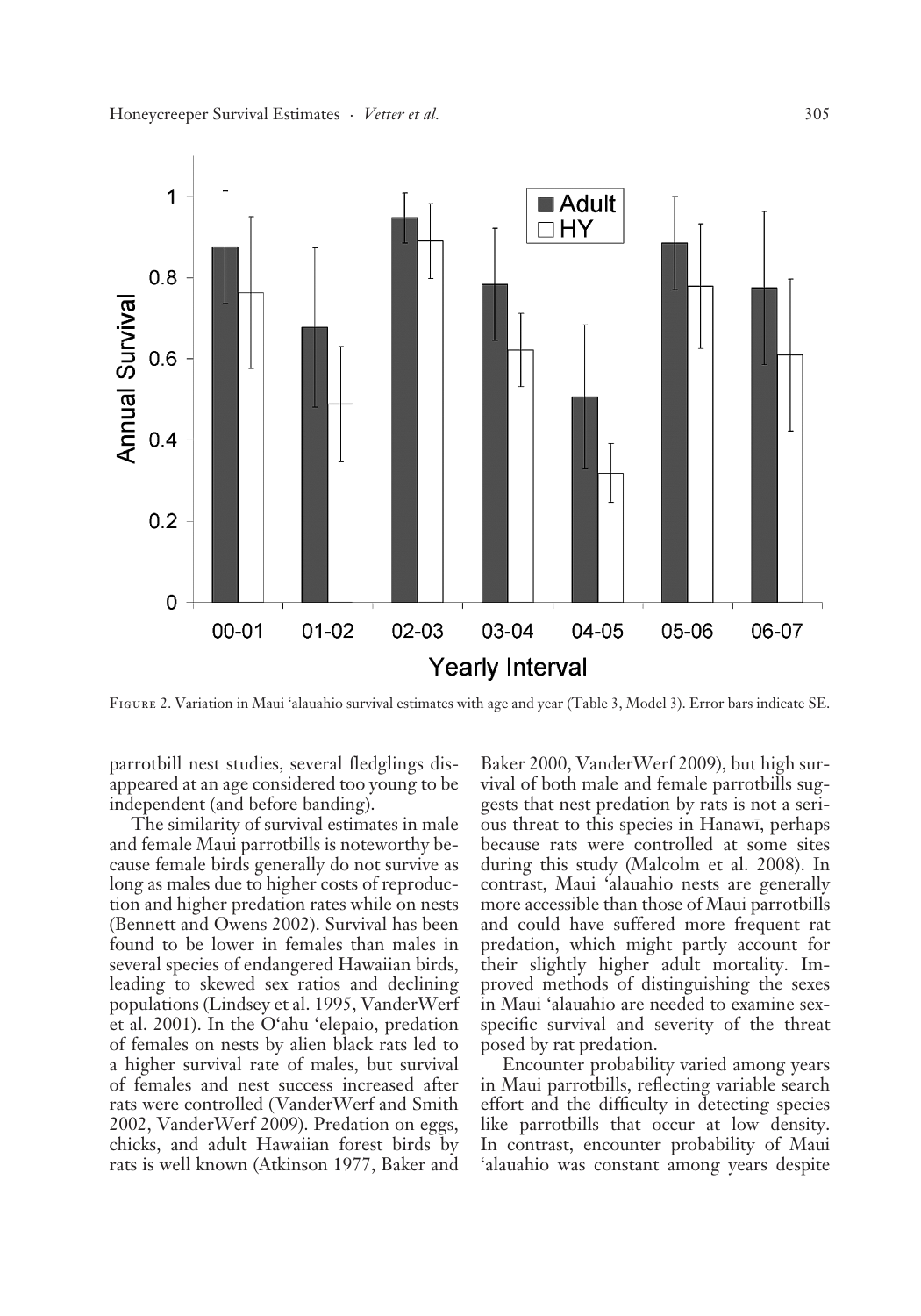variation in search effort, perhaps because 'alauahio are much more conspicuous, often approaching observers. The cause of annual variation in survival of Maui 'alauahio is unknown but could be related to fluctuations in climatic factors such as rainfall. It is possible that survival of Maui parrotbills also varied among years but smaller sample sizes and variation in effort hindered estimation of time-dependent models.

Hanawï Natural Area Reserve comprises the core of both species' range and is intensively managed; thus the survival estimates presented here may represent ideal conditions for both species. Measuring demographic rates in other portions of the species' ranges should be a focus of future research. Knowledge of differential survival rates due to varying effects of limiting factors such as avian disease, suboptimal habitat quality, and predation by introduced mammals would be valuable for long-term conservation planning and monitoring effectiveness of current management. Increased banding and resight effort in the study areas would improve sample sizes and help refine survival estimates. These estimates will provide managers with important baseline data that, in conjunction with ongoing nest success and productivity studies, will enable better assessment of population trends and subsequent recovery efforts.

Although labor-intensive, focused demographic research, including mark-recapture analysis, likely is superior to point counts for monitoring population trends in species like the Maui parrotbill that are rare, cryptic, or have variable densities. Demographic analyses also can help identify limiting factors that result in population decline, and mitigation of these threats together with management of demographic bottlenecks has led to the recovery of several critically endangered species (e.g., Bell and Merton 2002, Jones 2004, VanderWerf 2009) and has potential for aiding recovery of Hawai'i's endangered birds.

### acknowledgments

This study was conducted by the Maui Forest Bird Recovery Project, under the auspices of the Pacific Cooperative Studies Unit, University of Hawai'i. The Hawai'i Division of Forestry and Wildlife provided access to the Hanawï Natural Area Reserve. We also thank the following partners for logistical support and/or access to their properties: Haleakalä National Park, The Nature Conservancy of Hawai'i, and East Maui Watershed Partnership. We thank T. Pratt, J. Simon, P. Baker, and S. Pimm for use of their banding and resight data. We are grateful to R. Camp and the Hawai'i Forest Bird Interagency Database Project for providing population estimates and densities from historical and recent bird surveys. K. Iknayan constructed Figure 1. Finally, we thank all of the seasonal biologists who helped collect data for this study.

### **Literature Cited**

- Armstrong, D. P., and J. G. Ewen. 2002. Dynamics and viability of a New Zealand robin population reintroduced to regenerating fragmented habitat. Conserv. Biol. 16:1074–1085.
- Atkinson, C. T., and D. A. LaPointe. 2009. Ecology and pathogenicity of avian malaria and pox. Pages 234–252 *in* T. K. Pratt, C. T. Atkinson, P. C. Banko, J. D. Jacobi, and B. L. Woodworth, eds. Conservation biology of Hawaiian forest birds: Implications for island avifauna. Yale University Press, New Haven, Connecticut.
- Atkinson, I. A. E. 1977. A reassessment of factors, particularly *Rattus rattus* L., that influenced the decline of endemic forest birds in the Hawaiian Islands. Pac. Sci. 31:109–133.
- Baker, H., and P. E. Baker. 2000. Maui Alauahio (*Paroreomyza montana*)*. In* A. Poole, ed. The birds of North America online. Cornell Laboratory of Ornithology, Ithaca, New York. http://bna.birds.cornell.edu .oca.ucsc.edu/bna/species/504.
- Bell, B. D., and D. V. Merton. 2002. Critically endangered bird populations and their management. Pages 103–138 *in* K. Norris and D. J. Pain, eds. Conserving bird biodiversity: General principles and their application. Cambridge University Press, Cambridge, United Kingdom.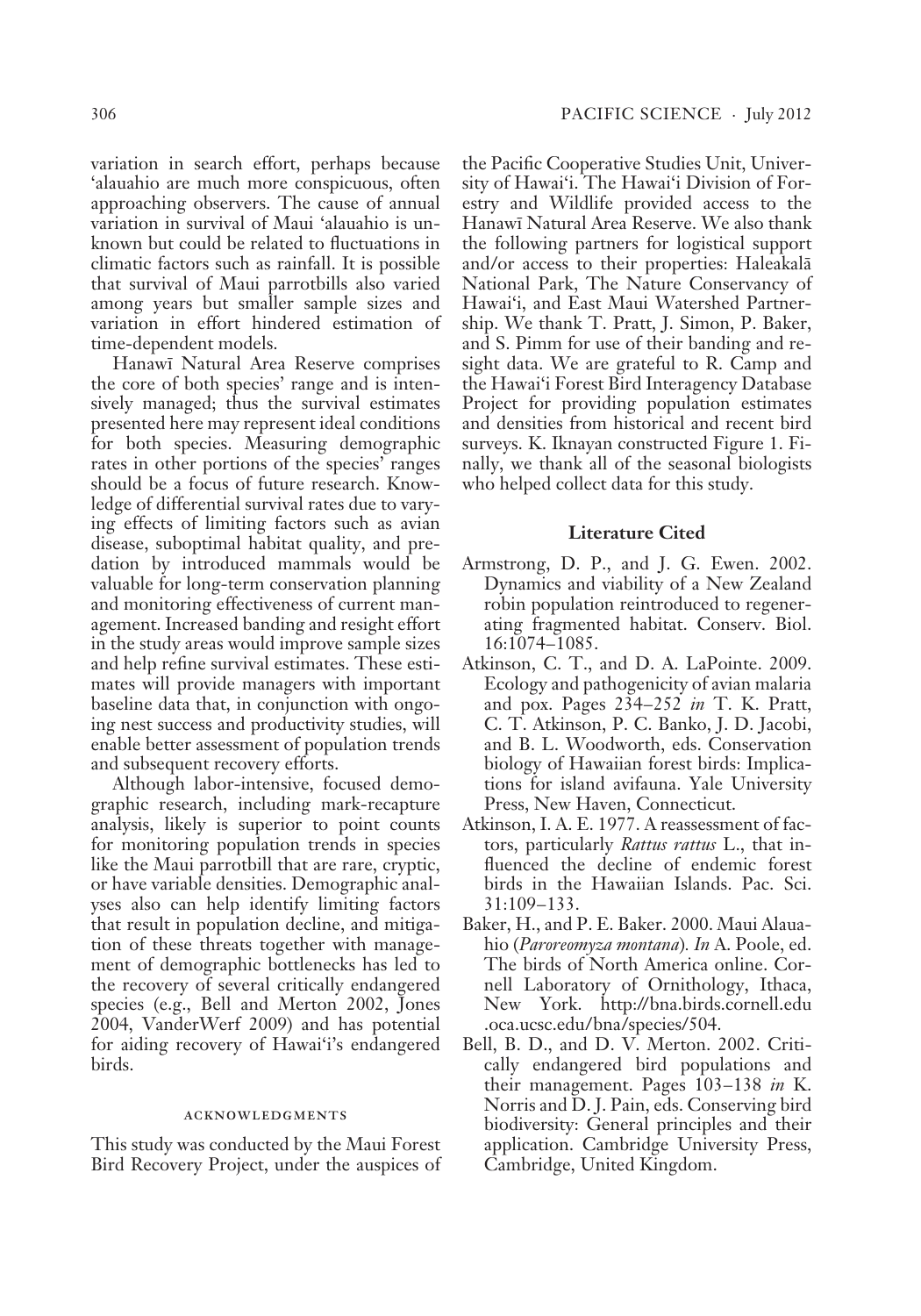Honeycreeper Survival Estimates · *Vetter et al.* 307

- Bennett, P. M., and I. P. F. Owens. 2002. Evolutionary ecology of birds: Life histories, mating systems and extinction. Oxford University Press, Oxford, United Kingdom.
- Berlin, K. E., J. C. Simon, T. K. Pratt, P. E. Baker, and J. R. Kowalsky. 2001. Age and sex determination of the Maui Parrotbill. J. Field Ornithol. 72:12–21.
- Burnham, K. P., and D. R. Anderson. 2002. Model selection and multimodel inference: A practical information-theoretic approach. Springer-Verlag, New York.
- Camp, R. J., P. M. Gorresen. T. K. Pratt, and B. L. Woodworth. 2009*a*. Population trends of native Hawaiian forest birds, 1976–2008: The data and statistical analyses. Hawai'i Cooperative Studies Unit Technical Report HCSU-012. University of Hawai'i at Hilo, Hilo.
- Camp, R. J., M. H. Reynolds, B. L. Woodworth, M. Gorresen, and T. K. Pratt. 2009*b*. Monitoring Hawaiian forest birds. Pages 83–107 *in* T. K. Pratt, C. T. Atkinson, P. C. Banko, J. D. Jacobi, and B. L. Woodworth, eds. Conservation biology of Hawaiian forest birds: Implications for island avifauna. Yale University Press, New Haven, Connecticut.
- Clark, M. E., and T. E. Martin. 2007. Modeling tradeoffs in avian life history traits and consequences for population growth. Ecol. Modell. 209:110–120.
- Cooch, E. G., and G. C. White. 2011. Program MARK: A gentle introduction. 9th ed. (online). http://www.phidot.org/ software/mark /docs/book /.
- Crausbay, S. D., and S. Hotchkiss. 2010. Strong relationships between vegetation and two perpendicular climate gradients high on a tropical mountain in Hawaii. J. Biogeogr. 37:1160–1174.
- Giambelluca, T. W., M. A. Nullet, and T. A. Schroeder. 1986. Rainfall atlas of Hawai'i. Report no. R76. Department of Natural Resources, Division of Water and Land Development, State of Hawai'i, Honolulu.
- IUCN. 2010. IUCN Red list of threatened species, v. 2010.1. www.iucnredlist.org.
- Jacobi, J. D. 1989. Vegetation maps of the upland plant communities on the islands of

Hawaii, Maui, Molokai, and Lanai. Technical report 68, 1–25. Cooperative National Park Resources Studies Unit, University of Hawai'i at Mänoa, Honolulu.

- James, H. F., and S. L. Olson. 1991. Descriptions of thirty-two new species of birds from the Hawaiian Islands: Part II. Passeriformes. Ornithol. Monogr. 46:456– 466.
- James, H. F., T. W. Stafford, D. W. Steadman, S. L. Olson, P. S. Martin, A. J. T. Jull, and P. C. McCoy. 1987. Radiocarbon dates on bones of extinct birds from Hawaii. Proc. Natl. Acad. Sci. U.S.A. 84:350– 354.
- Jones, C. G. 2004. Conservation management of endangered birds. Pages 269–301 *in* W. J. Sutherland, I. Newton, and R. E. Green, eds. Bird ecology and conservation: A handbook of techniques. Oxford University Press, Oxford, United Kingdom.
- Lebreton, J.-D., K. P. Burnham, J. Clobert, and D. R. Anderson. 1992. Modelling survival and testing biological hypotheses using marked animals: A unified approach with case studies. Ecol. Monogr. 62:67– 118.
- Lindsey, G. D., S. G. Fancy, M. H. Reynolds, T. K. Pratt, K. A. Wilson, P. C. Banko, and J. D. Jacobi. 1995. Population structure and survival of Palila. Condor 97:528– 535.
- Lockwood, J. L., J. E. Greene, K. Wakelee, E. VanGelder, S. Ashe, and R. Aburomia. 1994. A description of Maui Parrotbill (*Pseudonestor xanthophrys*) nests and nesting behavior. 'Elepaio 54:61–64.
- MacKenzie, D. I., J. A. Royle, J. A. Brown, and J. D. Nichols. 2004. Occupancy estimation and modeling for rare and elusive populations. Pages 149–172 *in* W. L. Thompson, ed. Sampling rare or elusive species: Concepts, designs, and techniques for estimating population parameters. Island Press, Washington, D.C.
- Malcolm, T. R., K. J. Swinnerton, J. J. Groombridge, B. D. Sparklin, C. N. Brosius, J. P. Vetter, and J. T. Foster. 2008. Ground-based rodent control in a remote Hawaiian rainforest on Maui. Pac. Conserv. Biol. 14:206–214.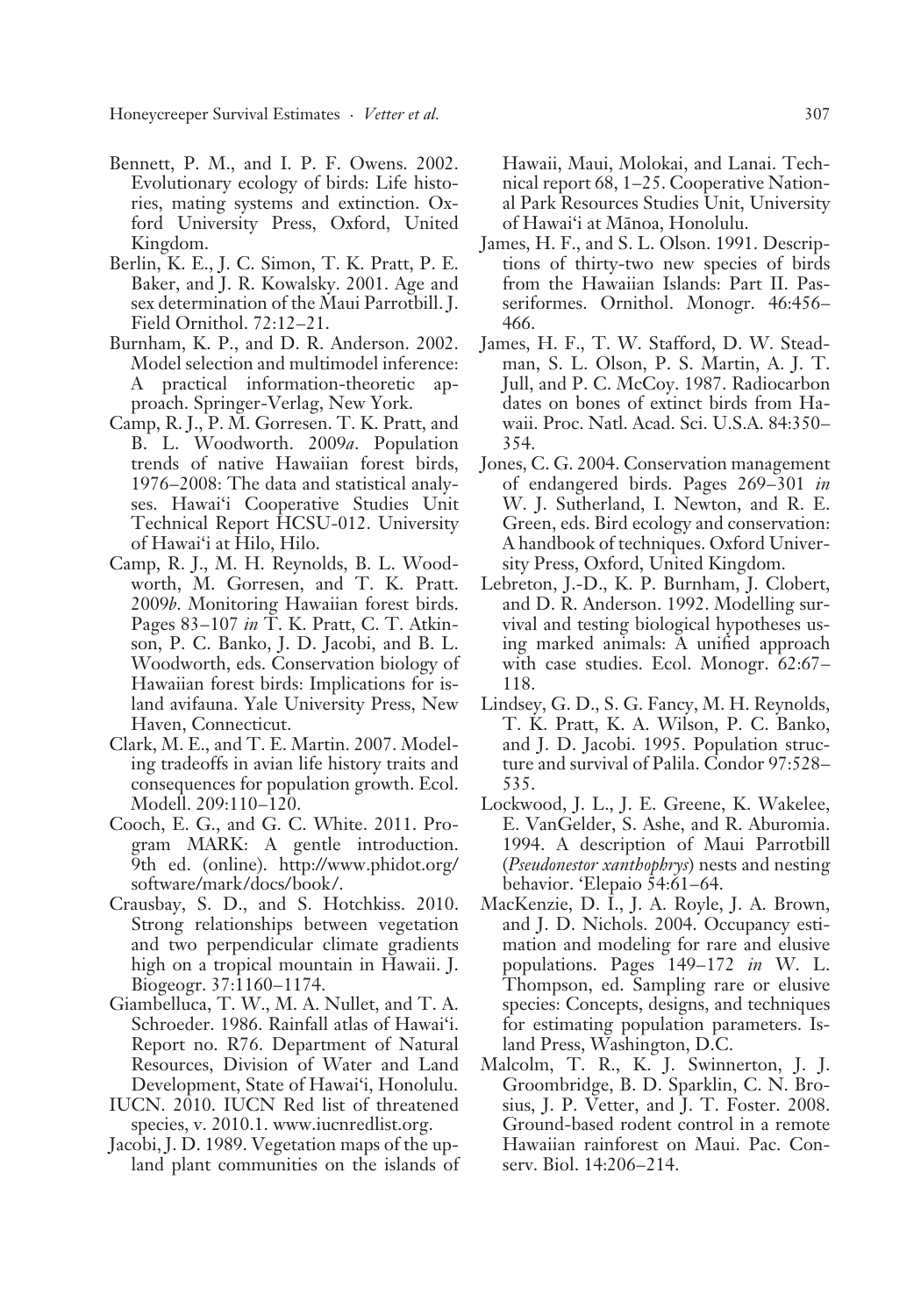- Martin, T. E. 1996. Life history evolution in tropical and south temperate birds: What do we really know? J. Avian Biol. 27:263– 272.
- Murray, B. G. 2001. The evolution of passerine life-histories on oceanic islands, and its implications for the dynamics of population decline and recovery. Pages 281–290 *in* J. M. Scott, S. Conant, and C. van Riper III. 2001. Evolution, ecology, conservation, and management of Hawaiian birds: A vanishing avifauna. Stud. Avian Biol. 22.
- Nicoll, M. A. C., C. G. Jones, and K. Norris. 2003. Declining survival rates in a reintroduced population of the Mauritius Kestrel: Evidence for non-linear density dependence and environmental stochasticity. J. Anim. Ecol. 72:917–926.
- Pratt, H. D. 2005. The Hawaiian honeycreepers. Oxford University Press, Oxford, United Kingdom.
- Pratt, T. K., C. T. Atkinson, P. C. Banko, J. D. Jacobi, and B. L. Woodworth. 2009. Conservation biology of Hawaiian forest birds: Implications for island avifauna. Yale University Press, New Haven, Connecticut.
- Pratt, T. K., J. C. Simon, B. P. Farm, K. E. Berlin, and J. R. Kowalsky. 2001. Home range and territoriality of two Hawaiian honeycreepers, the Akohekohe and Maui Parrotbill. Condor 103:746–755.
- Ralph, C. J., and S. G. Fancy. 1994*a*. Demography and movements of the endangered Hawaii creeper and Hawaii akepa. Wilson Bull. 106:615–628.
	- ———. 1994*b*. Demography and movements of the omao (*Myadestes obscurus*)*.* Condor 96:503–511.
	- -. 1995. Demography and movements of apapane and iiwi in Hawaii. Condor 97:729–742.
	- ———. 1996. Aspects of the life history and foraging ecology of the endangered akiapolaau. Condor 98:312–321.
- Saether, B. E., and O. Bakke. 2000. Avian life history variation and contribution of demographic traits to the population growth rate. Ecology 81:642–653.
- Scott, J. M., S. Conant, and C. van Riper III. 2001. Evolution, ecology, conservation,

and management of Hawaiian birds: A vanishing avifauna. Stud. Avian Biol. 22.

- Scott, J. M., S. Mountainspring, F. L. Ramsey, and C. B. Kepler. 1986. Forest bird communities of the Hawaiian Islands: Their dynamics, ecology, and conservation. Stud. Avian Biol. 9. Cooper Ornithological Society.
- Simon, J. C., P. E. Baker, and H. Baker. 1997. Maui Parrotbill (*Pseudonestor xanthophrys*)*. In* A. Poole, ed. The birds of North America online. Cornell Laboratory of Ornithology, Ithaca, New York. http:// bna.birds.cornell.edu.oca.ucsc.edu/bna/ species/311.
- Simon, J. C., T. K. Pratt, K. E. Berlin, and J. R. Kowalsky. 2000. Reproductive ecology of the Maui Parrotbill. Wilson Bull. 112:482–490.
- Simon, J. C., T. K. Pratt, K. E. Berlin, J. R. Kowalsky, S. G. Fancy, and J. S. Hatfield. 2002. Temporal variation in bird counts within a Hawaiian rainforest. Condor 104:469–481.
- Steadman, W. D. 2006. Extinction and biogeography of tropical Pacific birds. University of Chicago Press, Chicago.
- Thompson, W. L. 2002. Towards reliable bird surveys: Accounting for individuals present but not detected. Auk 119:18–25.
- U.S. Fish and Wildlife Service. 2006. Revised recovery plan for Hawaiian forest birds. USFWS, Region 1, Portland, Oregon.
- VanderWerf, E. A. 2008. Sources of variation in survival, recruitment, and natal dispersal of the Hawaii Elepaio. Condor 110:241– 250.
- ———. 2009. Importance of nest predation by alien rodents and avian poxvirus in conservation of Oahu Elepaio. J. Wildl. Manage. 73:737–746.
- VanderWerf, E. A., T. R. Malcolm, J. S. Fretz, J. G. Massey, A. Lieberman, J. J. Groombridge, B. D. Sparklin, M. M. Okada, and C. N. Brosius. 2003. Update on recovery efforts for the Poouli. 'Elepaio 63:27–30.
- VanderWerf, E. A., J. L. Rohrer, D. G. Smith, and M. D. Burt. 2001. Current distribution and abundance of the Oahu Elepaio. Wilson Bull. 113:10–16.